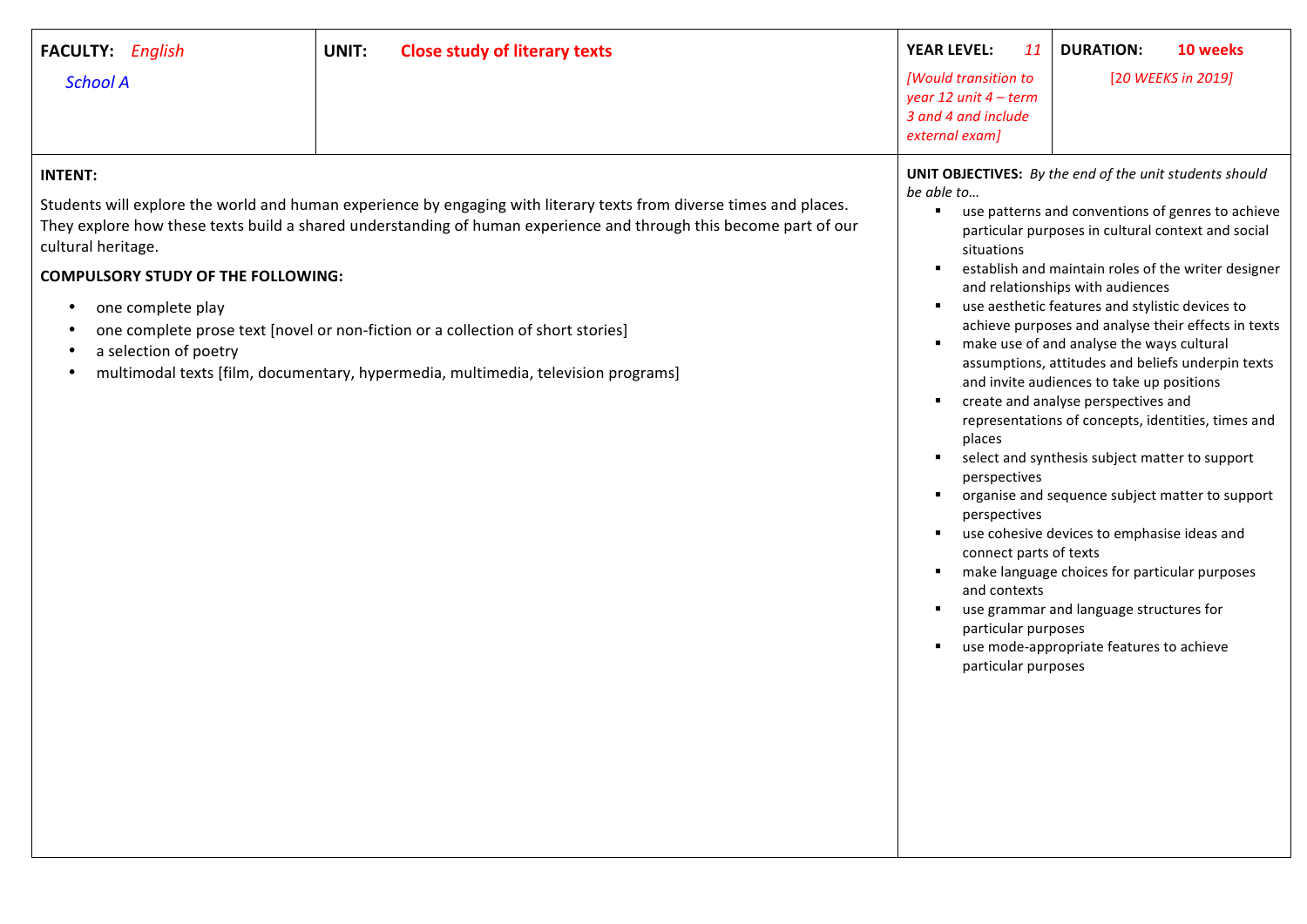## **SUBJECT MATTER DESCRIPTORS – CREATIVE RESPONSE TO LITERARY TEXT [Narrative Element]**

#### **TEXT IN CONTEXTS**

When students work with texts in contexts, they will:

- read, listen to and view a range of literary texts to explore how the personal, social, historical, authorial, and cultural contexts in which these texts are produced influence their meaning
- investigate the relationship between purpose, audience, language and meaning by exploring how texts create various representations of the world and human experience
- explore the ways texts establish and maintain relationships with audiences to achieve particular purposes in cultural contexts and social situations
- identify how texts conform to or challenge the conventions of particular genres or modes, such as poetry, plays, film and novels, short story anthologies and drama
- consider how the patterns and conventions of genres can be challenged, manipulated and changed over time

## **LANGUAGE and TEXTUAL ANALYSIS**

When students work with language and textual analysis, they will:

- explore how and why texts invite readers/viewers to take up positions, for example by intervening in texts, such as by changing the narrative perspective, to explore the ways in which texts have been constructed in order to invite particular meanings
- analyse how different cultural assumptions, values, attitudes and beliefs underpin texts and influence audiences, and experiment with textual elements to manipulate these to position audiences in imaginative texts
- examine the ways generic patterns, language features, text structures and conventions communicate perspectives and representations and experiment with these for different literary effects
- identify and examine the use of aesthetic and stylistic features and their effects in texts and experiment with these in imaginative texts in a variety of modes and mediums
- explore how meaning changes when tests are transformed into a different genre or medium
- analyse how language choices are used for different purposes and contexts in imaginative texts
- interrogate the assumptions and values in texts through the identification of omission, inclusions, emphases, privileges and marginalised voices and experiment with these to reposition readers in imaginative texts
- consider intertextual links between 'classic texts' and their contemporary adaptions to explore how and why they position audiences to respond differently.

### **RESPONDING TO and CREATING TEXTS**

When students respond to and create texts, they will:

- explore how personal responses to texts are shaped by elements of an individual's context Ifor example, locality, family background, beliefs, experiences, psychology, culture etc]
- experiment with form, content, perspective, grammar and language features to develop personal style in imaginative texts
- experiment with aesthetic and stylistic features in different mediums to examine the various critical and emotional responses they may prompt in audiences of imaginative texts
- examine various examples of the imaginative text type to be produced for the internal assessment
- participate in teacher-modelled, guided, shared and independent construction of texts in a variety of modes and classroom contexts
- develop editorial independence by using strategies for planning, drafting, editing and proofreading to produce appropriately sequenced and coherent texts
- reflect on and respond to feedback

# **SUBJECT MATTER DESCRIPTORS - CRITICAL RESPONSE TO LITERARY TEXT [Analytical Essay]**

#### **TEXT IN CONTEXTS**

When students work with texts in contexts, they will:

- read, listen to and view a range of literary texts to explore how the personal, social, historical, authorial, and cultural context in which test texts are produced influence their meaning
- investigate the relationships between purpose, audience, language and meaning by exploring how text create various representation of the world and human experience
- explore the ways texts establish and maintain relationships with audience to achieve particular purposes in cultural contexts and social situations
- investigate the role literature, from various times and places, plays within cultures in its power to reflect and challenge social and cultural perspectives in relation to the larger issues of gender, age, race, identity, power, class and the environment
- investigate the reception of a particular literary text within different cultural and historical contexts to develop understanding of textual integrity and the cultural significance of the text
- identify how texts conform to or challenge the conventions of particular genre or modes, such as poetry, plays, film and novels, short story anthologies and drama
- consider how the patterns and conventions of genres can be challenged, manipulated and changed over time

## **LANGUAGE and TEXTUAL ANALYSIS**

When students work with language and textual analysis, they will:

- analyse representations of concepts, identities, times and places within literary texts to develop a deeper understanding and appreciation of the complexities and nuances of these textual constructions
- explore how and why texts invite readers/viewers to take up positions, for example by intervening in texts, such as by changing the narrative perspective, to explore the ways in which texts have been constructed in order to invite particular meanings
- analyse how different culture assumptions, values, attitudes and beliefs underpin texts and influence audiences
- examine the ways generic patterns, language features, text structure and conventions communicate perspectives and representations
- identify and examine the use of aesthetic and stylistic features and their effects in texts
- explore how meaning changes when tests are transformed into a different genre or medium
- analyse how language choices are used for different purposes and contexts in analytical texts
- interrogate the assumptions and values in texts through the identification of omission, inclusions, emphases, privileges and marginalised voices and experiment with these to reposition readers in imaginative texts
- consider intertextual links between 'classic texts' and their contemporary adaptions to explore how and why they position audiences to respond differently.

## **RESPONDING TO and CREATING TEXTS**

When students respond to and create texts, they will:

- explore how personal responses to texts are shaped by elements of an individual's context [for example, locality, family background, beliefs, experiences, psychology, culture etc]
- explore and discuss a range of contemporaneous, historical, and contemporary interpretations and perspectives of literary texts
- test, develop and deepen own interpretations of literary texts through discussion, debate and examining own and others' interpretations
- examine analytical essays to develop capacity in cogent and insightful analysis, argument, synthesis of subject matter, and integration of textual evidence
- use cohesive devices to develop and emphasise ideas and connect parts of texts in the development of a reasoned and logical argument
- experiment with and use text structures, grammar, language features and written features related to literary analysis to express and sustain a point of view
- participate in teacher-modelled, guided, shared and independent construction of texts in a variety of modes and classroom context
- develop editorial independence by using strategies for planning, drafting, editing and proofreading to produce appropriately sequenced and coherent texts
- reflect on and respond to feedback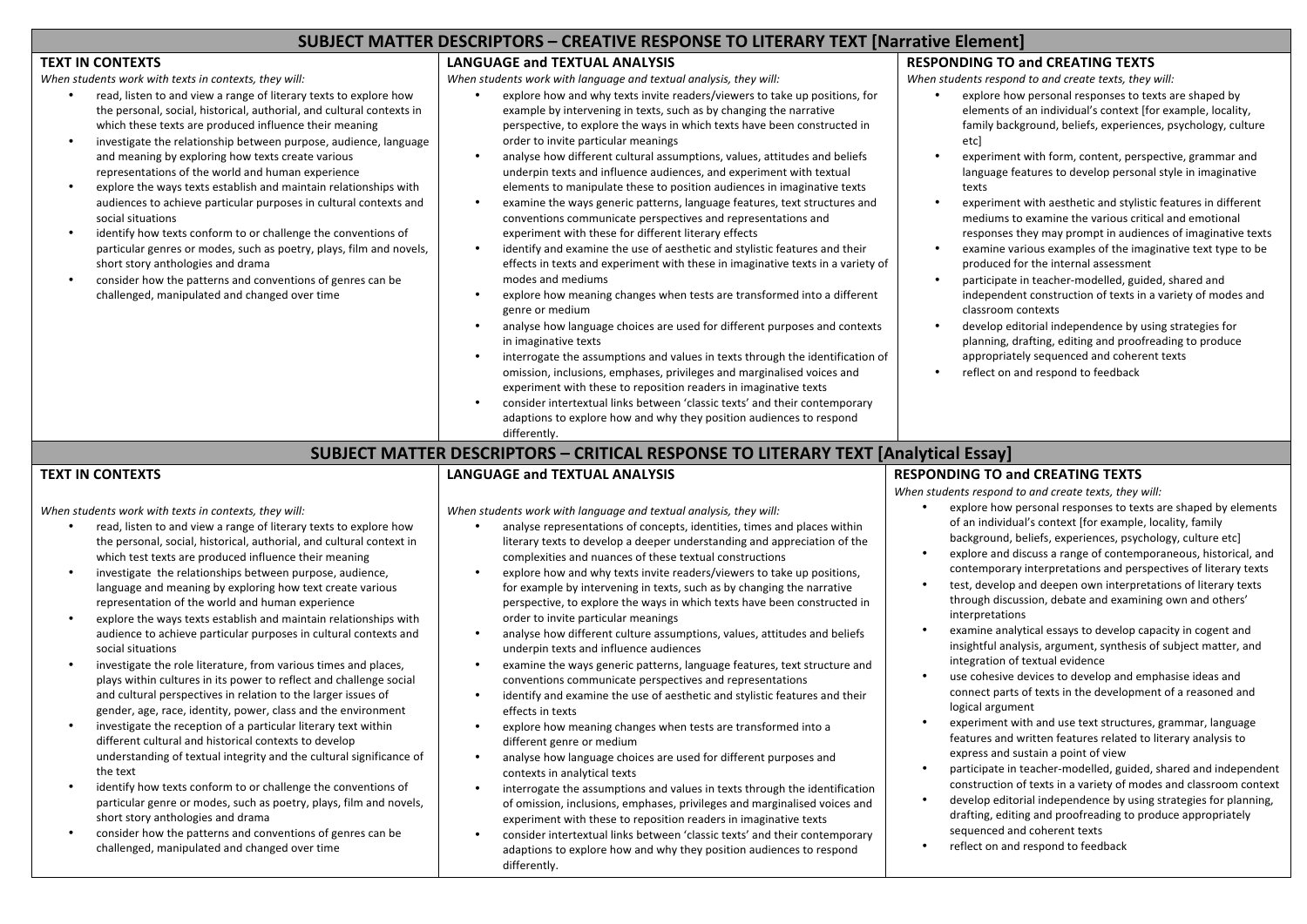| 21st CENTURY SKILLS PROPOSED FOR QCAA AUTHORITY SYLLABUSES                                                                                                                                  |                                       |                                      |                                                                                                                                                                                      |                                                                                                                                                                   |                                                                                                                                                                                                                                                                                                                                       |                                                                                                                                                                                                                                      |
|---------------------------------------------------------------------------------------------------------------------------------------------------------------------------------------------|---------------------------------------|--------------------------------------|--------------------------------------------------------------------------------------------------------------------------------------------------------------------------------------|-------------------------------------------------------------------------------------------------------------------------------------------------------------------|---------------------------------------------------------------------------------------------------------------------------------------------------------------------------------------------------------------------------------------------------------------------------------------------------------------------------------------|--------------------------------------------------------------------------------------------------------------------------------------------------------------------------------------------------------------------------------------|
| <b>CRITICAL AND CREATIVE THINKING:</b>                                                                                                                                                      |                                       | $\bullet$                            | <b>COMMUNICATION AND COLLABORATION:</b><br>effective written communication                                                                                                           | <b>ICT CAPABILITIES:</b>                                                                                                                                          |                                                                                                                                                                                                                                                                                                                                       | PERSONAL AND SOCIAL SKILL:                                                                                                                                                                                                           |
| Critical<br>analytical thinking<br>$\bullet$<br>decision-making<br>$\bullet$<br>reasoning<br>reflecting and evaluating<br>$\bullet$<br>intellectual flexibility<br>٠<br><b>Creative</b>     |                                       | $\bullet$                            | communicating ideas effectively with diverse<br>audiences<br>using language, symbols and texts<br>relating to others<br>participating and contributing                               | Being productive users of technology<br>Operations and concepts<br>$\bullet$<br>Digital citizenship - being safe, positive and<br>$\bullet$<br>responsible online |                                                                                                                                                                                                                                                                                                                                       | management of time<br>ethical [moral] understanding<br>character [resilience, mindfulness and awareness of others]                                                                                                                   |
| identifying alternatives<br>$\bullet$<br>seeing or making new links<br>$\bullet$<br>generating and applying new ideas<br>$\bullet$<br>curiosity and imagination and creativity<br>$\bullet$ |                                       |                                      |                                                                                                                                                                                      |                                                                                                                                                                   |                                                                                                                                                                                                                                                                                                                                       |                                                                                                                                                                                                                                      |
|                                                                                                                                                                                             |                                       |                                      |                                                                                                                                                                                      | <b>ASSESSMENT</b>                                                                                                                                                 |                                                                                                                                                                                                                                                                                                                                       |                                                                                                                                                                                                                                      |
| <b>Assessment Type</b>                                                                                                                                                                      | Formative/or<br><b>Summative</b>      | Genre                                | Goal                                                                                                                                                                                 | Week                                                                                                                                                              | <b>Conditions</b>                                                                                                                                                                                                                                                                                                                     |                                                                                                                                                                                                                                      |
| Essay - Written<br>[eventually be the external]                                                                                                                                             | <b>F</b> [2019 would<br>be summative] | Analytical                           | Students strengthen their capacity to<br>develop their own insightful and<br>justifiable analytical response.                                                                        | 5/6<br>[eventually would<br>be end of term 4]                                                                                                                     | 2017<br>600-1000 words<br>4 weeks notice of task<br>maximum 2 drafts allowed<br>$\bullet$<br>plan for writing submitted<br>teacher consultation<br>page number referencing<br>QCAA text [from yet to be provided list]<br>2019<br>25% external exam<br>$\bullet$<br>unseen question<br>2 hours + 15 minutes perusal<br>800-1000 words | draft and final copy must by word processed<br>peer feedback activities via turn it in                                                                                                                                               |
| Narrative - Written<br>[eventually will be internal<br>piece 3 for new syllabus]                                                                                                            | <b>F</b> [2019 would<br>be summative] | <b>Short Story</b><br>Transformation | Students experiment with innovative<br>and imaginative use of language,<br>style and textual elements in order to<br>create their own imaginative text in<br>response to literature. | 9<br>[eventually would<br>be end of term 3]                                                                                                                       | 500-700 words allowed<br>2017<br>seen questions<br>$\bullet$<br>controlled conditions<br>90 minute exam during exam block<br>not teacher input during exam<br>100 words of notes allowed<br>2 hours + 15 minutes perusal<br>2019<br>800-1000 words<br>$\bullet$<br>1 weeks prior notice of the task<br>$\bullet$<br>$\bullet$         | teacher consultation on plan or practice piece in the week prior<br>supervised conditions [no access to teacher advice, guidance, nor feedback]<br>Does not have to be a block, can be over several lessons as long as within 5 days |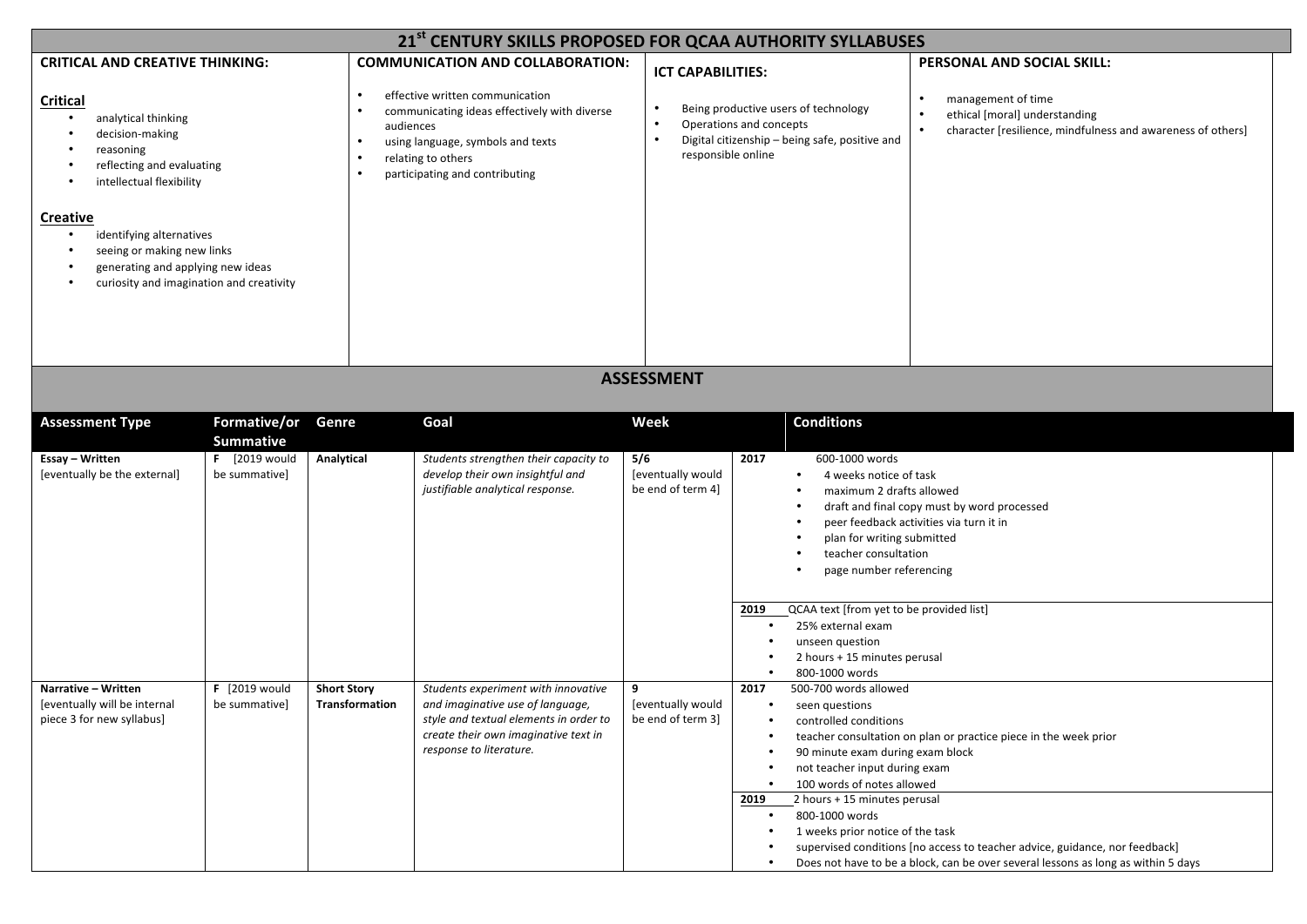| LEARNING SEQUENCE - ORIENTATING PHASE |                                                                                                                                                                                                                                   |                                                                                                                                                                                                                                                                                           |                                                                                                                                                                                 |  |  |  |
|---------------------------------------|-----------------------------------------------------------------------------------------------------------------------------------------------------------------------------------------------------------------------------------|-------------------------------------------------------------------------------------------------------------------------------------------------------------------------------------------------------------------------------------------------------------------------------------------|---------------------------------------------------------------------------------------------------------------------------------------------------------------------------------|--|--|--|
|                                       | Learning experiences: [Weeks 1-3]                                                                                                                                                                                                 | Differentiation:                                                                                                                                                                                                                                                                          | Resources:                                                                                                                                                                      |  |  |  |
| ✓                                     | Assessment dates and focus of unit (Representations of personal<br>integrity; representations of community and social context)<br>Morals group activity - discuss morals and standards then evaluate<br>positions on consequences | What do your students already know and what do your students need to<br>learn? Consider the individual needs of your students.<br>Start where students are at and differentiate teaching and learning to support                                                                          | 'The Crucible' by Arthur Miller<br>G:/ drive for resources<br>Virtual library<br>$\checkmark$<br>$\checkmark$                                                                   |  |  |  |
|                                       | Investigate how Communism links to The Crucible?<br>□'The Red Scare'<br>□ McCarthyism                                                                                                                                             | the learning needs of all students. Plan and document how you will cater for<br>individual learning needs.                                                                                                                                                                                | Cloze reading passages<br>$\checkmark$<br>Seven Steps Writing folders/manuals and reproducible handouts<br>Crucible literature quide<br>$\checkmark$<br>Crucible teaching packs |  |  |  |
|                                       | □ Arthur Miller<br>Explore the links between Communism and the witch hunts<br>o Define an allegory                                                                                                                                | The learning experiences within this unit can be differentiated by increasing:<br>• the frequency of exposure for some students<br>• the intensity of teaching by adjusting the group size                                                                                                | Crucible grammar exercises                                                                                                                                                      |  |  |  |
|                                       | Investigate witch hunt history<br>Examine how to 'read' a play - characters, narrator, overview, tone                                                                                                                             | • the duration needed to complete tasks and assessment.                                                                                                                                                                                                                                   |                                                                                                                                                                                 |  |  |  |
|                                       | in brackets<br>Investigate Puritan concepts, perspectives and ideologies<br>Research Salem history - time and place, church and government                                                                                        | For guided and/or independent practice tasks:<br>• student groupings will offer tasks with a range of complexities to cater for<br>individual learning needs                                                                                                                              |                                                                                                                                                                                 |  |  |  |
|                                       | Define personal integrity and complete a quiz<br>Interrogate Act 1 - identify what we learn about the characters<br>from the start of the play                                                                                    | • rotational groupings allow for more or less scaffolding of student learning.                                                                                                                                                                                                            |                                                                                                                                                                                 |  |  |  |
|                                       | Act 1 Worksheet:<br>$\square$ summary<br>$\circ$<br>$\Box$ extrapolate representations of personal integrity and<br>$\circ$                                                                                                       | Identifying beliefs and value systems at work in the classroom -<br>$\checkmark$<br>people of particular faiths may need pre-warning re interrogation                                                                                                                                     |                                                                                                                                                                                 |  |  |  |
|                                       | community<br>Complete paragraph and narrative activity for homework - type<br>paragraph for Turn It In                                                                                                                            | of others' beliefs                                                                                                                                                                                                                                                                        |                                                                                                                                                                                 |  |  |  |
|                                       | Read and interrogate Act II                                                                                                                                                                                                       |                                                                                                                                                                                                                                                                                           |                                                                                                                                                                                 |  |  |  |
|                                       | Create character map, events and links - who has what to lose /<br>gain? Locate relevant quotes to "show" these beliefs, values and<br>attitudes                                                                                  |                                                                                                                                                                                                                                                                                           |                                                                                                                                                                                 |  |  |  |
|                                       | Identify nuances in tone by exploring use of aesthetic features such<br>as stage cues and directions<br>Complete Act II Worksheet:                                                                                                |                                                                                                                                                                                                                                                                                           |                                                                                                                                                                                 |  |  |  |
|                                       | □ Analyse quotes and background information that<br>$\circ$<br>provide insight into character and reveal relationships                                                                                                            |                                                                                                                                                                                                                                                                                           |                                                                                                                                                                                 |  |  |  |
|                                       | $\square$ Discuss in groups and list representations of personal<br>$\circ$<br>integrity<br>$\square$ Discuss in groups and list representations of<br>$\circ$                                                                    |                                                                                                                                                                                                                                                                                           |                                                                                                                                                                                 |  |  |  |
|                                       | community<br>Work through Act III Worksheet                                                                                                                                                                                       |                                                                                                                                                                                                                                                                                           |                                                                                                                                                                                 |  |  |  |
| LEARNING SEQUENCE - ENHANCING PHASE   |                                                                                                                                                                                                                                   |                                                                                                                                                                                                                                                                                           |                                                                                                                                                                                 |  |  |  |
|                                       | Learning experiences: [Weeks 4-6]                                                                                                                                                                                                 | Differentiation:                                                                                                                                                                                                                                                                          | <b>Resources:</b>                                                                                                                                                               |  |  |  |
|                                       | Revisit the structure of an essay - explore the generic versions vs<br>new rules for senior Revisit PEEL structure and explore the nuances<br>of embedding evidence in sentences that analyse                                     | $\checkmark$ Varied delivery of old, new and challenging concepts through<br>different teaching strategies - cloze passages, QAR, extended<br>writing response, verbal feedback, think/pair/shares etc<br>Negotiation of take home task to enable catering from different<br>$\checkmark$ | The Crucible' by Arthur Miller<br>$\checkmark$<br>G:/ drive for resources                                                                                                       |  |  |  |
|                                       | Complete writing on demand about characters with quotes                                                                                                                                                                           | skills and needs.                                                                                                                                                                                                                                                                         | Virtual library<br>$\checkmark$                                                                                                                                                 |  |  |  |
|                                       | Brainstorm and identify best editing practice - create and trial top<br>tips                                                                                                                                                      | Thesis selection may need guidance - writing negotiated with<br>$\checkmark$<br>teacher to enable differentiation of abilities and expectations.                                                                                                                                          | Cloze reading passages<br>Seven Steps Writing folders/manuals and reproducible handouts<br>Crucible literature guide                                                            |  |  |  |
|                                       | Write extended responses to use for feedback activities<br>Complete some sophisticating phrase and language choices                                                                                                               | Buddying up students of multiple levels for peer assistance.<br>$\checkmark$<br>Modelling and scaffolding tasks.<br>$\checkmark$                                                                                                                                                          | $\checkmark$<br>Crucible teaching packs<br>Crucible grammar exercises<br>$\checkmark$                                                                                           |  |  |  |